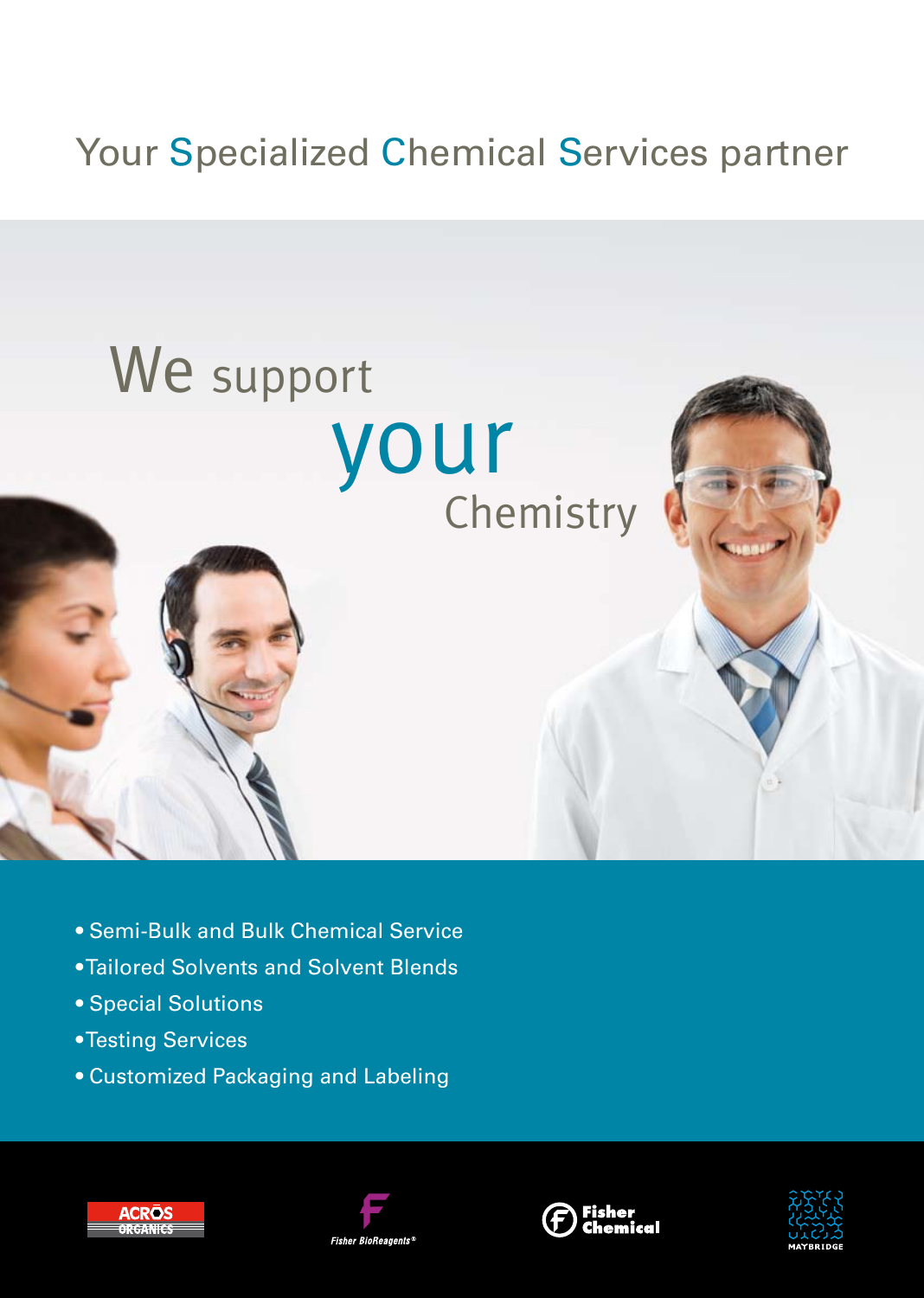### A true partner – not just another supplier – we offer the best and most cost-effective solutions available in the market, enabling you to concentrate on your core activities.

Whether you are engaged in initial research or scaling up to full production, inevitably you will need a product not readily available in a chemical catalog. Save time and resources by turning to the company you can trust.

We offer:

- 50+ years of experience in meeting customerspecific chemical needs
- a portfolio of more than 100,000 products
- a global network of over 3,500 chemical suppliers and partner manufacturers operating under Confidentiality Disclosure Agreements

Operating in key markets, we have a multidisciplinary team of dedicated experts in:

- Technical sourcing
- Product development chemistry
- Analytical science
- Packaging engineering
- Quality assurance
- Regulatory
- Technical project management
- Production engineering

For more information, please contact your sales representative.

We support your Chemistry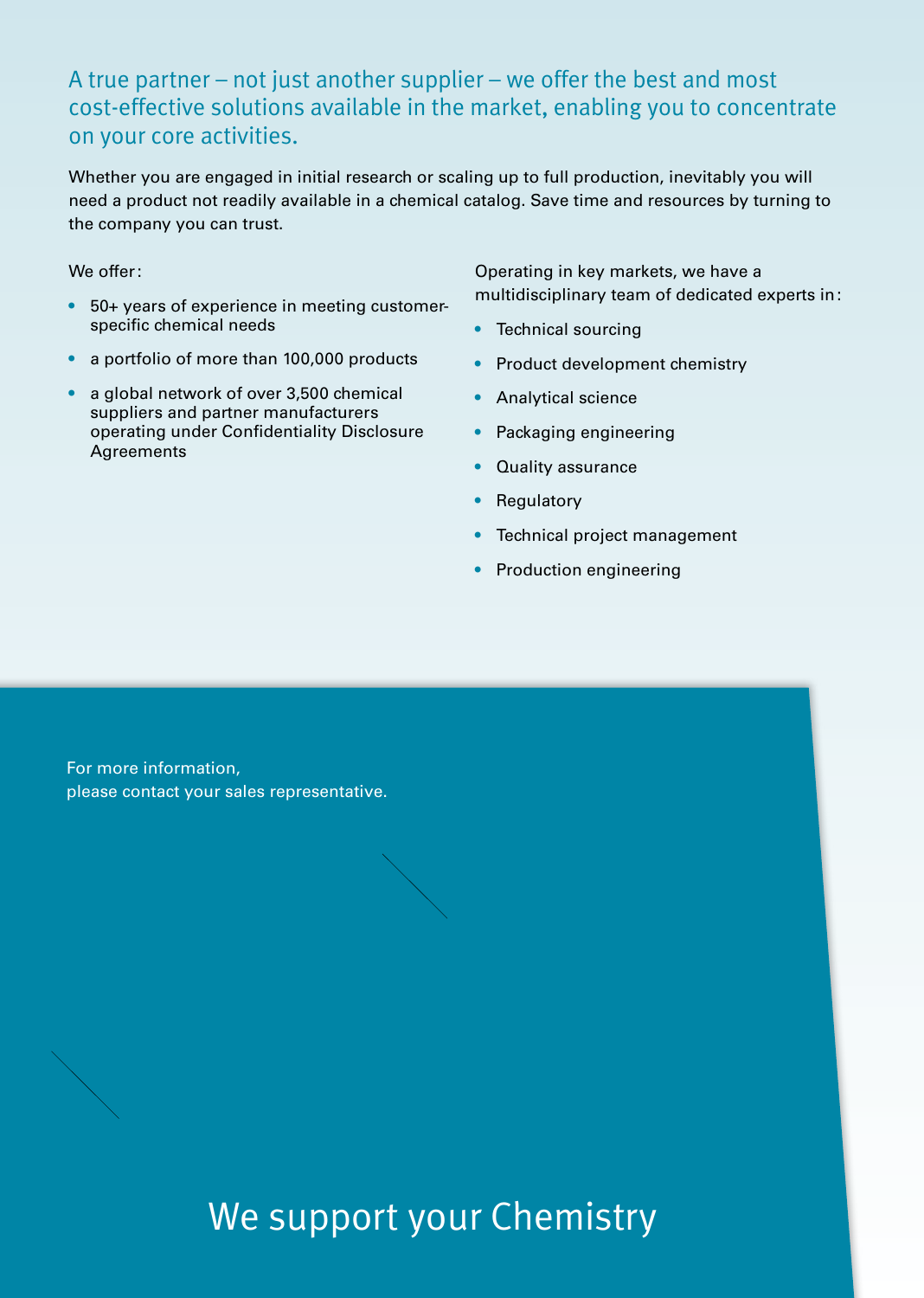

## Semi-Bulk & Bulk Chemical Service

Our extensive catalogue offering encompasses the Fisher Chemical, Fisher BioReagents, Acros Organics and Maybridge brands.

Are you aware you can also buy these products in semi-bulk and bulk volumes to meet your specific research and manufacturing needs? Through our global supply- chain network we can secure and manage the supply of semi-bulk and bulk volume products using either internal manufacturing or select partners. And, we can respond to your request within 24 hours.

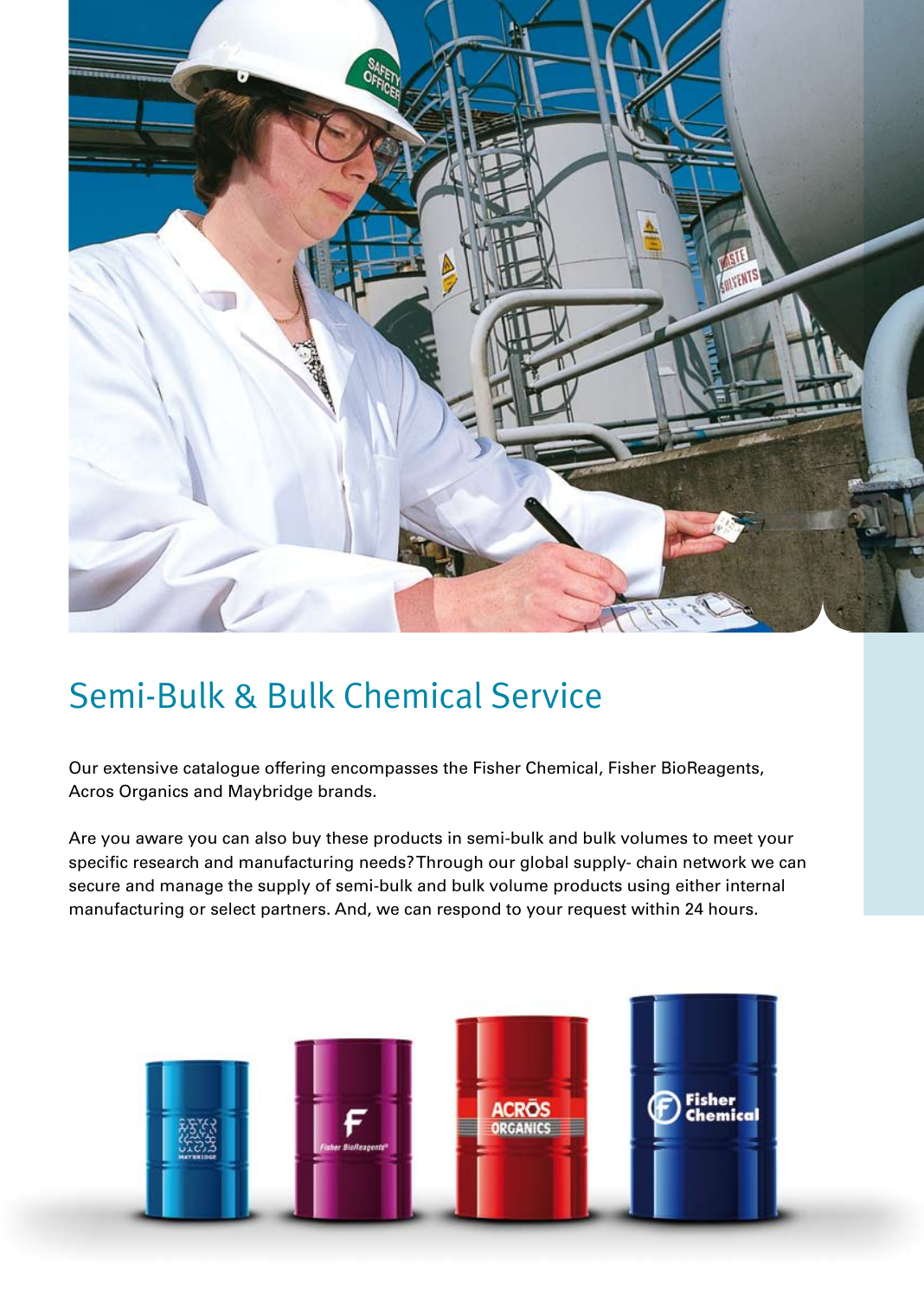## Tailored Solvents and Solvent Blends

Why compromise with an "all purpose" solvent? We can tailor-make solvents to meet the specifications you provide for your application. Our experience in manufacturing, processing and testing high-purity solvents enables customization to your specifications.

In addition, our dedicated solvent mixing facilities can produce high-purity blends specified by our customers.

Labeling

Blends

## Testing Services

Our extensive in-house laboratory QC capabilities, and utilization of accredited external partners allows us to respond quickly to specific quality control testing at your request on chemicals you purchase from us.

This includes method development and validation, which establishes that the performance characteristics of an analytical method are suitable for its intended purpose. All significant method characteristics are defined: Specificity, Reproducibility, Accuracy, Precision, Linearity, Limit of Detection, Limit of Quantitation and Range.

ackaging

Specification

Testing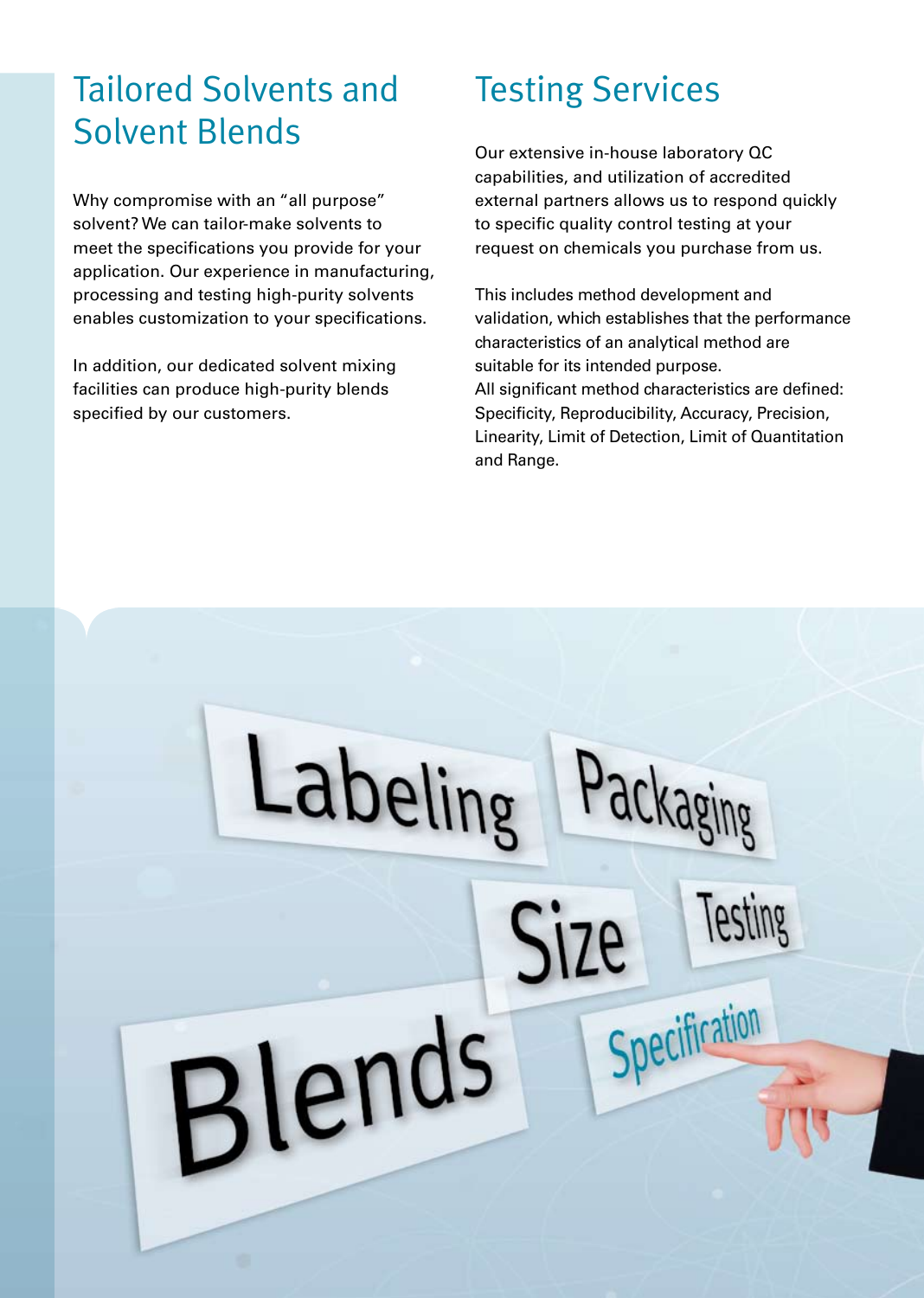## Customized Packaging and Labeling

Our products are available in a wide variety of innovative packaging designed for safety, environmental protection, convenient handling and storage and preservation of product integrity while complying with all relevant regulations. Custom-packaging is also available for chemicals supplied by you.

Our returnable drums and Fisher Paks are available in 10L to 1350L volumes to accommodate lab to production scale needs. By choosing this service, you will benefit from greater solvent purity and safety, improved productivity and lower environmental impact.

You also get convenience and choice with a range of accessories to fit your individual needs, including color-coded "quick connects".

In addition, our custom weighing service can provide you with products from the Acros Organics and Maybridge brands at a scale from nanogram to ton – and in your own specified containers if required.

## Special Solutions

We have experience in developing solutions for our catalog range, but if you have a special requirement for an aqueous or non-aqueous solution, we can manufacture it to your exact requirements.

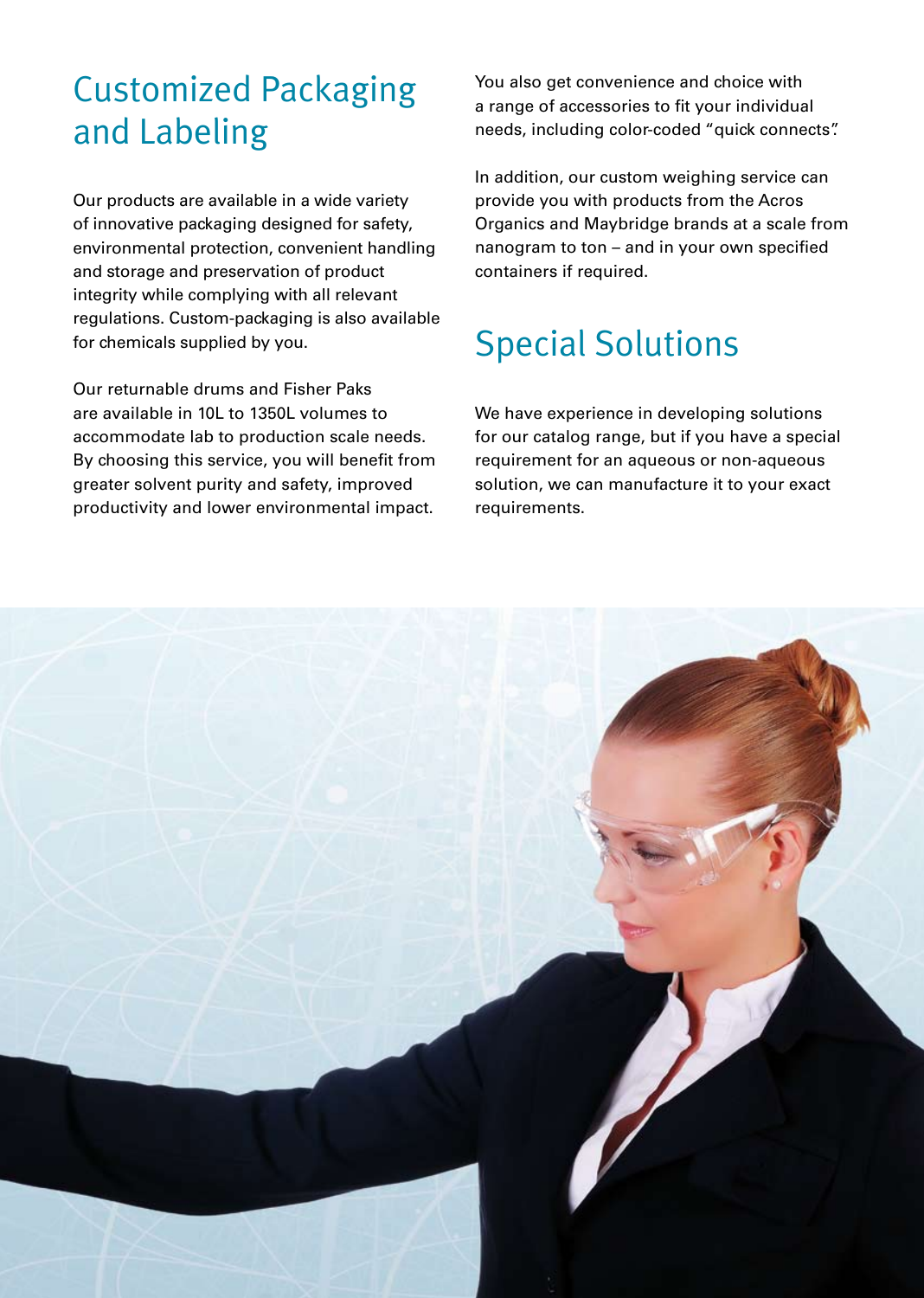

## Manufacturing Capabilities

Our blending, distillation, crystallization, testing, packaging and filling capabilities allow us to manufacture a broad range of products and deliver tailored chemical solutions to customers in the pharmaceutical, biotech and general industrial markets.

We specialize in high-volume packaging as well as custom micro-scale weighing, while maintaining chemical purity. Technology transfer is also a service capability we offer through our supply chain network.

## Strategic Sourcing Expertise

Our sourcing team has the global reach to make the best buy available on the market without losing sight of local market demands, needs and expectations. We can provide a "lean" single supplier option and reliably manage multi-product supply projects.

Our Technical Sourcing specialists work with you to understand your process requirement and with our supply partners to ensure these requirements are met in full, on time.

www.wesupportyourchemistry.com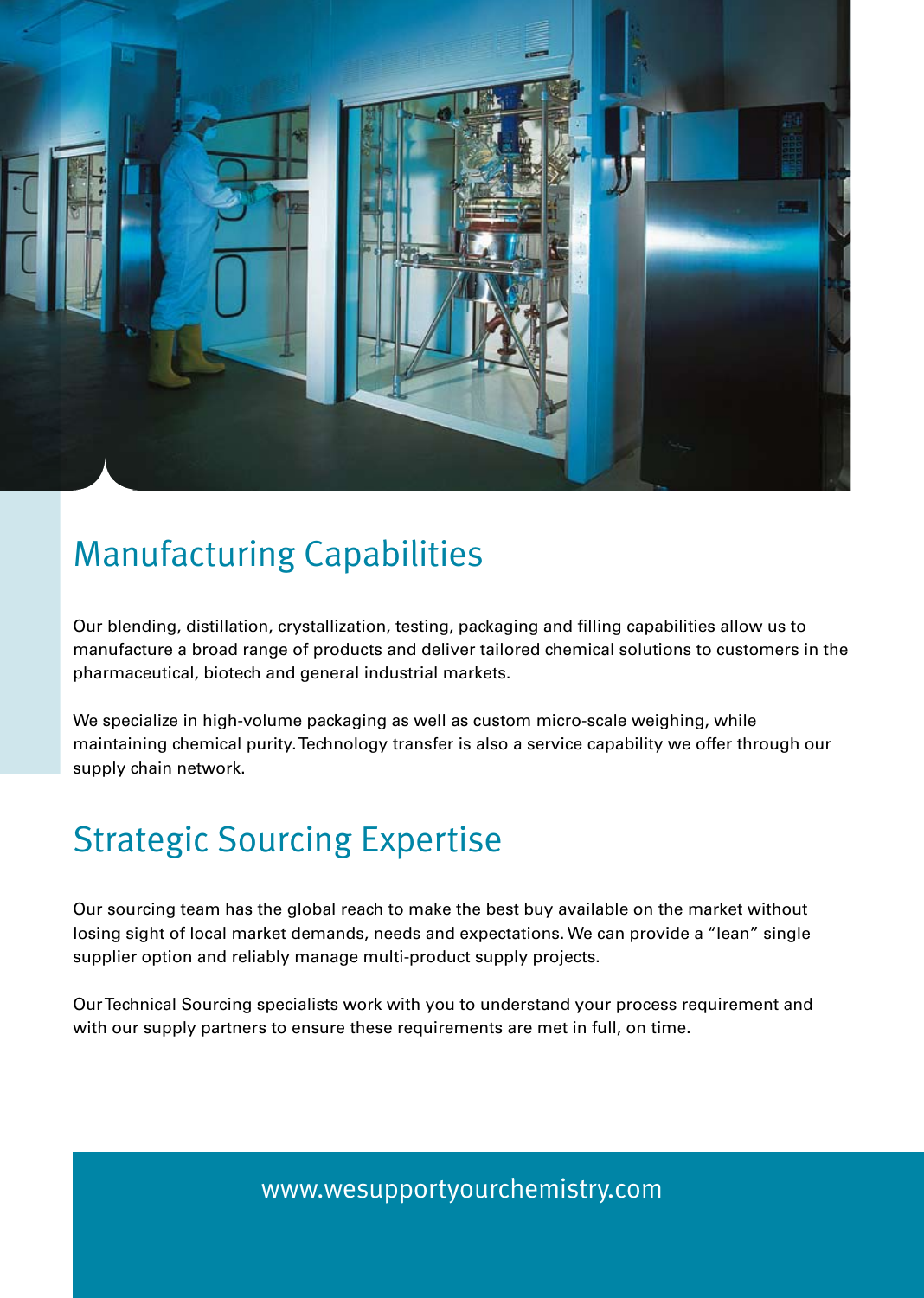

## Quality & Reliability

All of our manufacturing and QC processes are written in standard operating procedures and are carefully followed to assure specifications and the consistency of products we deliver.

Our manufacturing quality is reflected in a variety of certifications and licenses that we hold, including our ISO 9001:2008 and ISO 14001:2004, FDA, DEA and ATF licenses, which are regularly audited. We welcome pre-arranged customer visits to our sites to showcase our capabilities and competencies. Our testing capabilities include:

**Spectroscopy –** Atomic Absorption Spectroscopy (AAS), Inductively Coupled Plasma Mass Spectroscopy (ICP-MS), Ultraviolet-visible Spectrophotometry (UV), Fourier Transform Infrared (FTIR), Fluorescence Spectroscopy and Nuclear Magnetic Resonance (NMR).

**Chromatography –** Gas Chromatography (GC) with a range of detectors, GC-Mass Spectrometry; High Performance Liquid Chromatography (HPLC) with diode-array or refractive index detectors, HPLC- Mass Spectrometry and Thin Layer Chromatography (TLC).

**Other capabilities –** Differential Scanning Calorimetry (DSC), optical rotation, specific gravity, density, viscosity, melting point, refractive index, Karl Fisher moisture analysis (KF), loss on drying (LOD), ash determination, particle size and color scale measurement are also available.

In short, we can provide virtually any chemical, test it, package it and deliver it to your exact specifications.

> So the next time you have a unique chemical need, let our experts make your life easier!